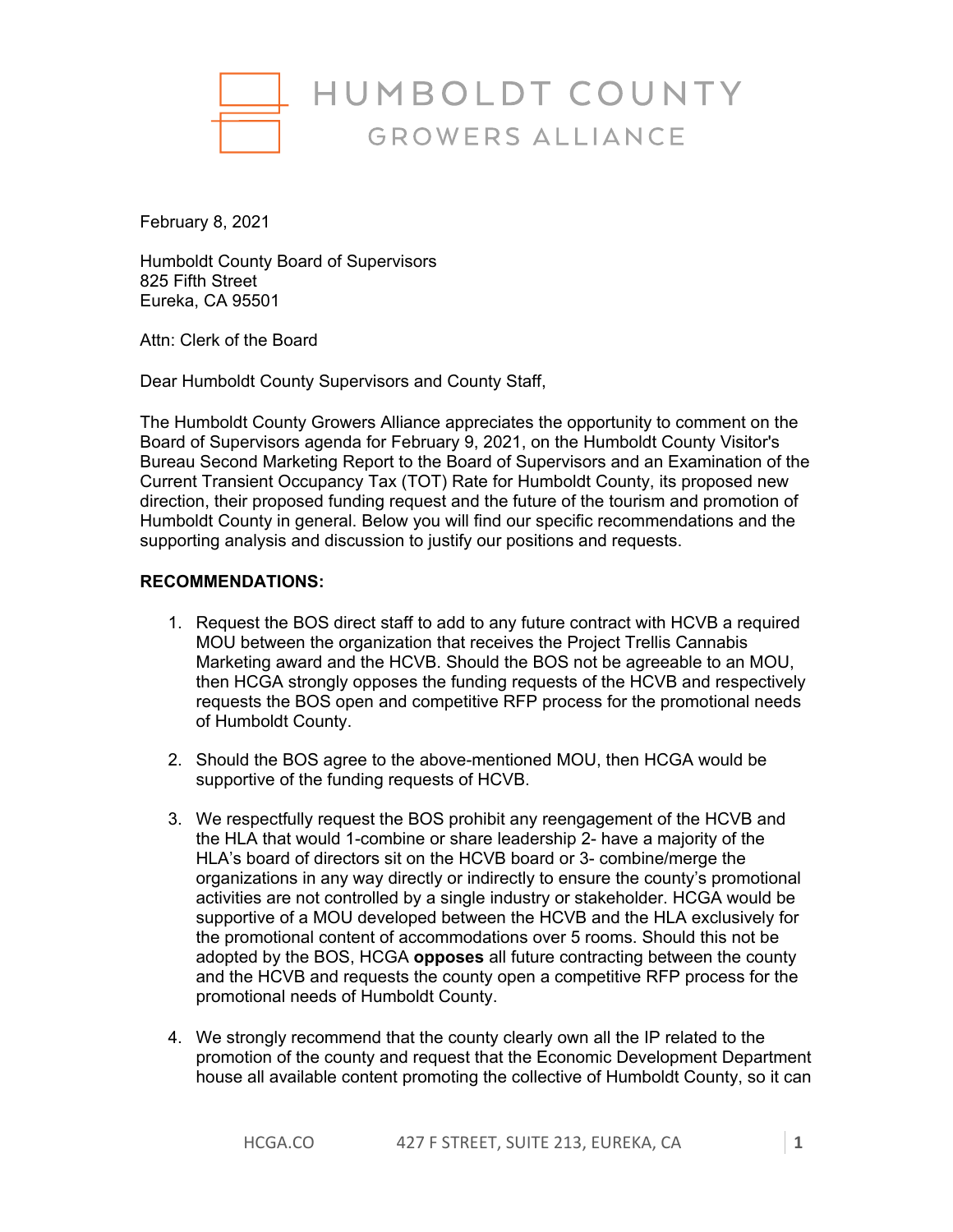

be shared in a centralized repository that is accessible to all parties contracted or engaged with an MOU with the county on promotional activities.

- 5. HCGA strongly recommends that the county contract with HSU or other 3rd party consultants with expertise in, not just tourism, but regional promotion for a comprehensive needs assessment for the promotion of Humboldt County with an emphasis on tourism.
- 6. Request the HCVB to report back to your board with a clear understanding on how the public and stakeholders can participate in the development of the marketing and promotional efforts for Humboldt County.
- 7. We respectfully request your board direct the HCVB to provide the public with a clear plan on how they will be inclusive of all people regardless of ethnicity, race, age, ability, language, gender identity, religious beliefs, sexual orientation, economic situation, or political affiliation with an emphasis on equity and social justice.

## **BACKGROUND & ANALYSIS**

HCGA was founded in January 2017 and currently represents 265 cannabis businesses across the county who have significant interests in how Humboldt County is marketed through a import destination marketing lens and a cannabis export product marketing lens. Since 2017 HCGA, on behalf of its membership, has engaged (or attempted outreach to) various stakeholders of the tourism and promotional industry including, but not limited to, the Humboldt County Visitors Bureau (formerly known as the Eureka-Humboldt Convention and Visitors Bureau, for the sake of this letter will be called the HCVB going forward), The Southern Humboldt Business & Visitors Bureau (SHBVB), the Southern Humboldt, Fortuna, Eureka, Arcata, McKinleyville and Willow Creek chambers of commerce, trade groups such as Humboldt Made and private businesses that are key drivers in the sector. In addition, HCGA has provided public comment multiple times to your Board and the City of Eureka regarding marketing efforts for the County and the City alike.

Over the past six years we have learned a great deal about the politics and history surrounding the general promotion of Humboldt County. As we understand it promotion of the county has historically been singularly focused on attracting tourists to Humboldt with the intent of putting 'heads in beds" which in turn creates a tax base that provides back to the county and cities though the TOT tax, a portion of which is then redistributed into the 'marketing' efforts.

These promotional efforts have deployed advertising-based marketing tools using the redwoods as the primary 'bait' to attract visitors. While Humboldt County proudly is home to some of the world's greatest redwood trees and parks, it is not exclusively the only redwood-based experience a tourist can find, nor are redwoods the only single appealing asset in our county. In fact, our redwoods are arguably the *most remote* redwood-based experience that can be found for urban centers within driving distance.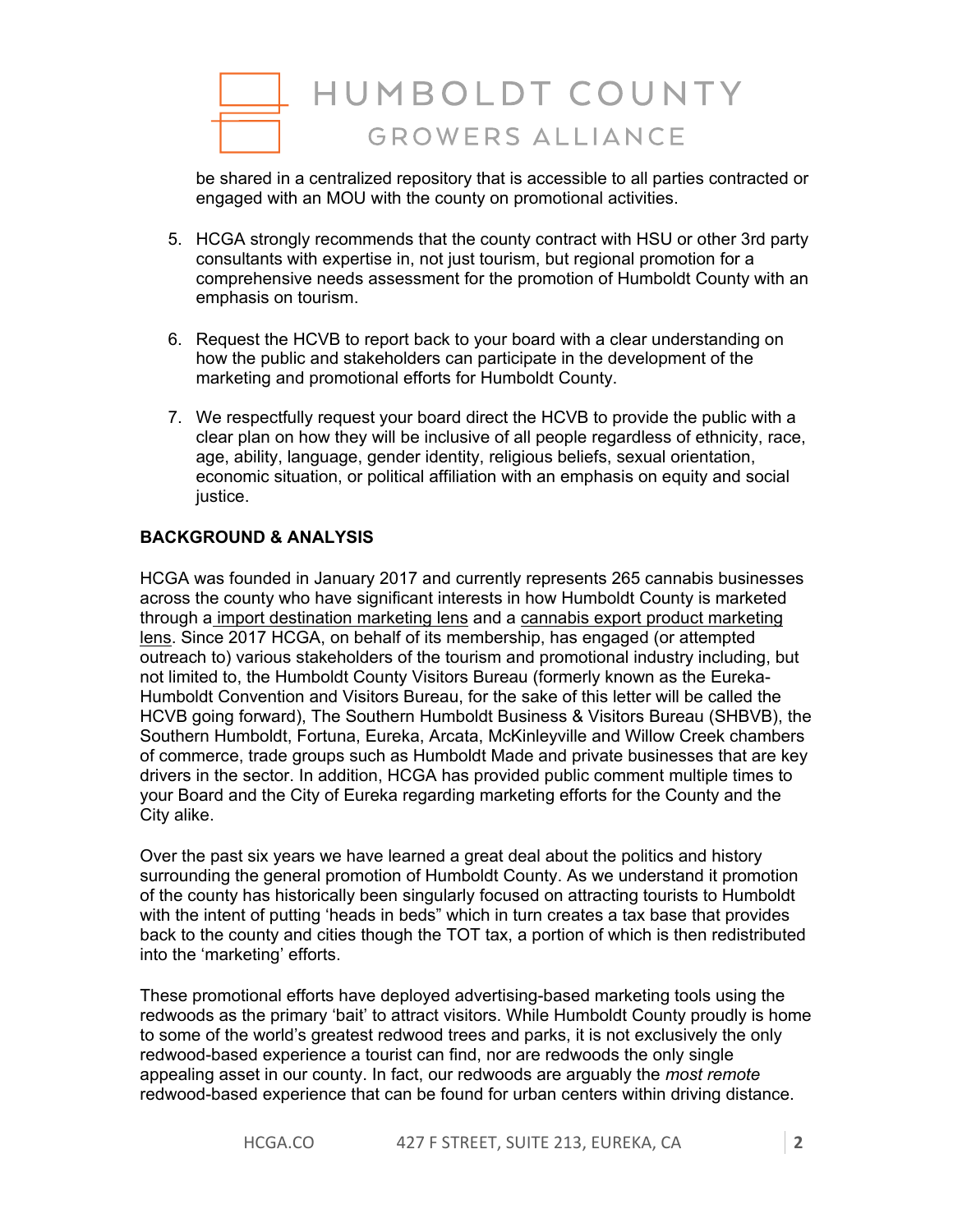

Regardless, redwoods have been the primary focus of promoting and marketing Humboldt County since the inception of the HCVB in 1978- a year when the minimum wage was \$2.65, the internet had not been invented and the number one song that year was Night Fever by The Bee Gees (no judgment implied, it's a great song).

Since 2012 a small, elite group of multinational hotel chain/corporations have controlled the direction of the general promotion of Humboldt County through centralized leadership and shared funding between the HCVB and the Humboldt Lodging Alliance (as of 2020 11 of the 17 members of the HLA's board of directors are multinational chain hotels). This relationship was severed with the passing of their shared Executive Director, Tony Smithers, in 2019. Since then both organizations have rehired separate Executive Directors. On May 6, 2020 the HLA Board Of Director met and moved forward an agenda item to explore reconnecting the two organizations:

*6) Chuck requested that the exec comm. select a committee to explore a possible merger with the Bureau, The idea would be for HLA to work with the county to create a new organization that is facilitated by HLA with a funding stream from the TBiID and county funds to form a stronger and more effective effort county wide for tourism marketing. A committee of Chris, Mark, and John was formed. Chuck will get with Julie Benbow from the bureau to create and outline of this new organization and present it to the committee. Formation of the committee was approved (Lowell/Marc)*

In reviewing the agendas and minutes preceding the May 6th meeting multiple agenda items to the HLA executive committee and HLA BOD report negotiations have continued. The latest update to the HLA executive committee on January 13, 2021 it appears that effort may have stalled out, but both organizations appear to be still warm with the concept of moving forward.

*1) Update on HLA/Bureau Alliance Marc provides a brief report on the Bureau. Marc says that the Bureau is still in the preliminary stages of organizing itself and confirms that the Bureau will want to reconnect with HLA in the future, if possible.*

Within the last 6 years the cannabis industry has been very vocal of the desire to be included in the general promotion of Humboldt County, however has been met with open hostility and an offensive 'separate but equal' approach by the HCVB- even when directed to be inclusive by your board throughout the years. Your board first mandate came in the Spring 2018. Following this meeting there were multiple attempts to build relationships- though tours and committee participation by HCGA and the SHBVB- the effort failed to materialize a relationship or promotional inclusivity by the HCVB.

The second time your board gave direction to the HCVB was at your May 28, 2019 meeting where you 'extend ties with its existing marketing and tourism services provider for two years' according to the Time Standard. At this meeting HCGA expressed, for the second time, the HCVB's lack of effort to include the cannabis industry in any meaningful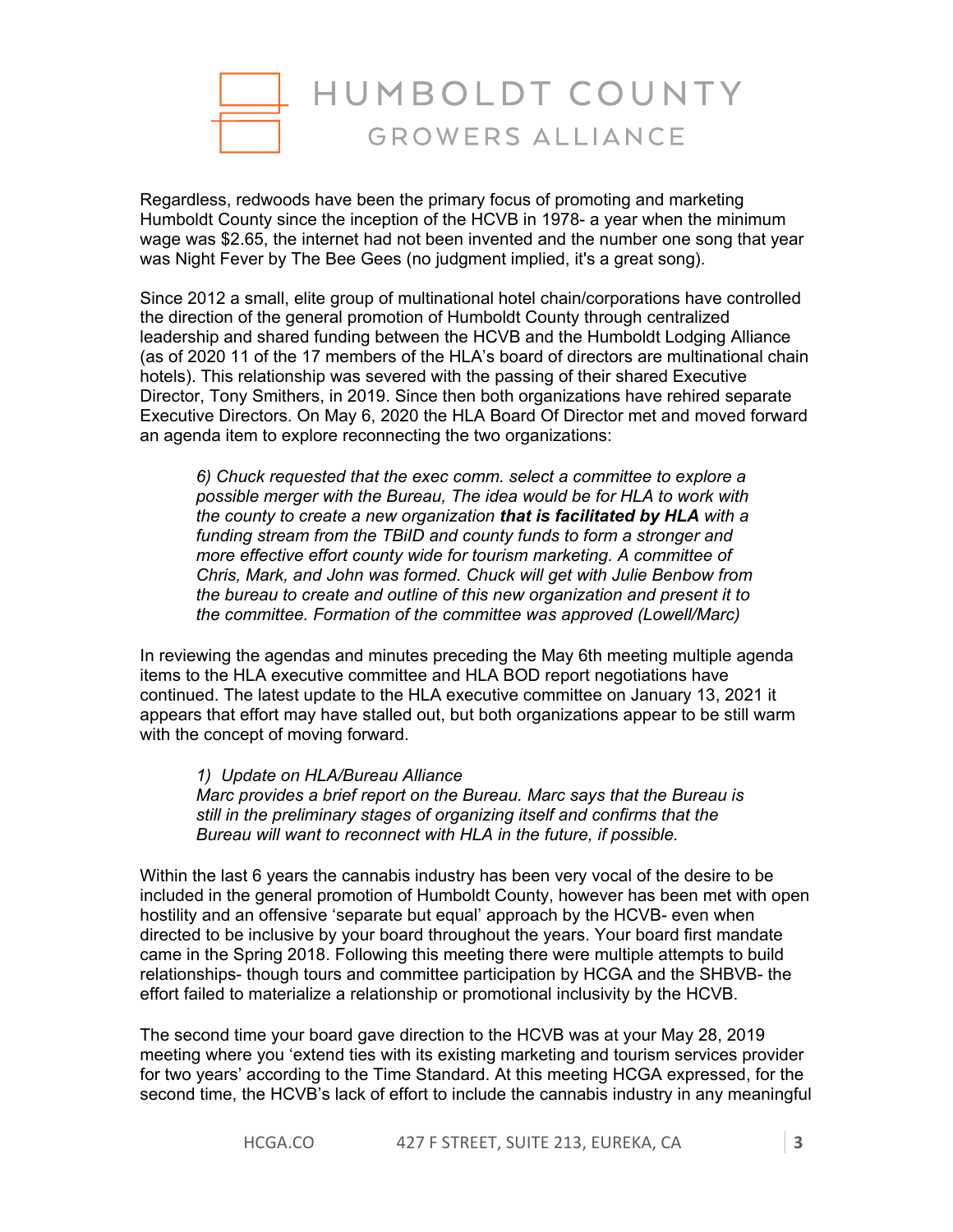

way. Subsequently following that meeting newly appointed Executive Director, Julie Benbow, expressed in an article in the Time Standard on May 31, 2019 the following:

*Benbow said of the more important things the bureau will be doing in the coming months is "listening." "We are going to be going through a period of reaching out to stakeholders and partners and asking them what works for them and what we could do better," she said. She said that would include reaching out to the cannabis industry. "One of the things we are really reviewing very closely is our relationships throughout the county and some have been very tenuous to say the least," Benbow said. "I am very interested to reach out to, for example, cannabis, to find out what they need."*

As time has gone by the very needed- *and mandated*- relationship building between the industry and the HCVB has been non-existent from our perspective, and not without effort on the part of HCGA. To date, HCGA- the largest and only trade association representing cannabis businesses in all regions of Humboldt County- had not received any such outreach from Mrs. Benbow. On November 9th, 2020 HCGA's Executive Director, Natalynne DeLapp, sent an unprompted email to Mrs. Benbow offering to connect and reintroduce the two organizations and "see how the Humboldt Tourism Bureau and the cannabis industry can work together."

Mrs. Benbow never replied to the email.

To add layers of confusion to an already complicated space, on the cannabis side of things, on Tuesday, October 22, 2019 the Board of Supervisors Agenda Consent Item, a "Professional Services Agreement with Southern Humboldt Business and Visitors Bureau for **Marketing, Branding, and Promoting the Humboldt County Cannabis Industry**" (the agenda included a 2-page "Scope of Services'' by the SHBVB). The Professional Services Agreement was approved without discussion, or consideration of the larger scope of work being developed under the Project Trellis Marketing Strategy, or how it interacts with efforts by the HCVB.

Which brings us to your agenda item today. We welcome the opportunity to thoroughly comment on the HCVB Executive Overview of the 2021-2024 Marketing Strategy, for clarity sake, section by section.

# **1 | HCVB Pre-COVID-19**

HCGA is sensitive and empathetic to the unprecedented struggles of the various industry sectors due to the pandemic- specifically the arts & entertainment, retail sales, and food service industries. Looking forward, post pandemic, we strongly believe that the tourism sector is key to the economic recovery for these amazing industries and we agree that the HCVB is woefully underfunded to successfully execute their mission and be a driving force in the economic recovery of COVID-19. We encourage the county to activate their lobbying efforts in Sacramento and support Senator McGuire's SB 285,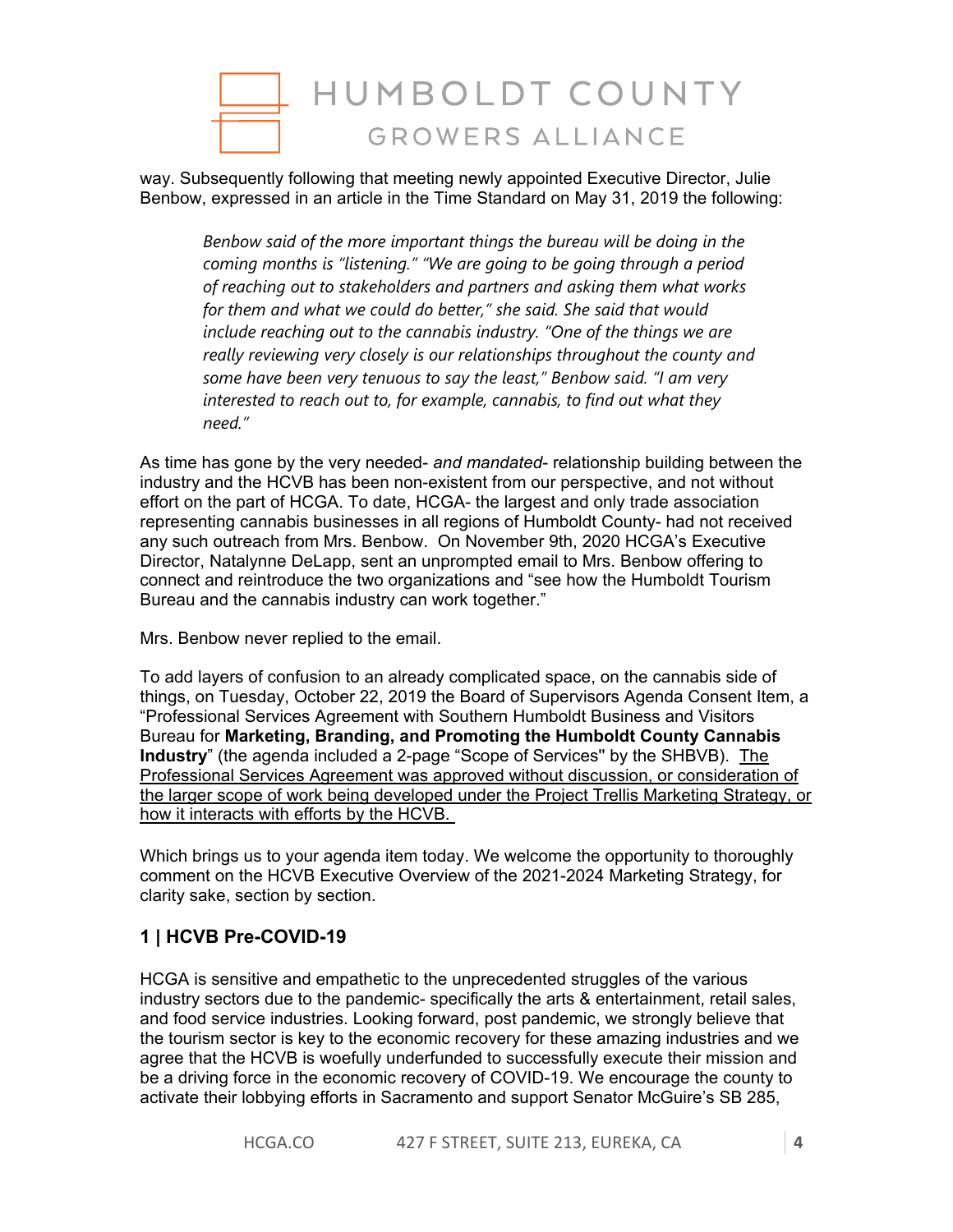

which would provide 45 million dollars in a one-time appropriation to get the tourism industry back to work post pandemic, if it hasn't already engaged such efforts.

In addition, HCGA is also strongly supportive in the direction the HCVB is taking to scrap the archaic "heads in beds' approach to marketing Humboldt that has been deployed for decades, largely ignoring major sectors of the community. We are cautiously optimistic of the proposed shift to 'promoting communities to building communities'- however, we strongly believe this can only be achieved through community input, strong stakeholder engagement, collaboration and transparency.

Without even one of these key elements we are confident said efforts by the HCVB will fail.

# **Synopsis:**

- **HCGA is supportive of the tourism industry being a key driver to economic recovery post-pandemic.**
- **HCGA agrees the HCVB is woefully underfunded.**
- **HCGA agrees scraping the 'heads in beds' the direction the HCVB has taken in the past and to become more inclusive in their marketing efforts.**
- **HCGA believes that the only way for HCVB to be successful in the future is to have community input, strong stakeholder engagement, collaboration and transparency.**

# **2 | The Changing Face of Tourism**

HCGA is supportive of the "Humboldt County Visitors Bureau (HCVB) transitioning from the traditional "PR firm" model of the past, to a modern, digitally-savvy Destination Marketing & Management Organization (DMMO)." However, we are unclear how they plan to accomplish this transition with the proposed strategy- regardless if additional funding requests are granted. We have the following questions on the following statement within the proposal:

> *"The HCVB proposes to be a facilitator and expeditor for all 'regions' throughout Humboldt."*

We are unclear what constitutes a region? Furthermore, we are unclear if the HCVB envisions all industries to be represented by the various undefined regions? Specifically, we are unclear if cannabis is included in this representation?

The HCVB goes on to outline their key deliverables:

*In order to support our stakeholders, generate economic activity for county residents through tourism, and inspire our visitors, Humboldt County Visitors Bureau will:*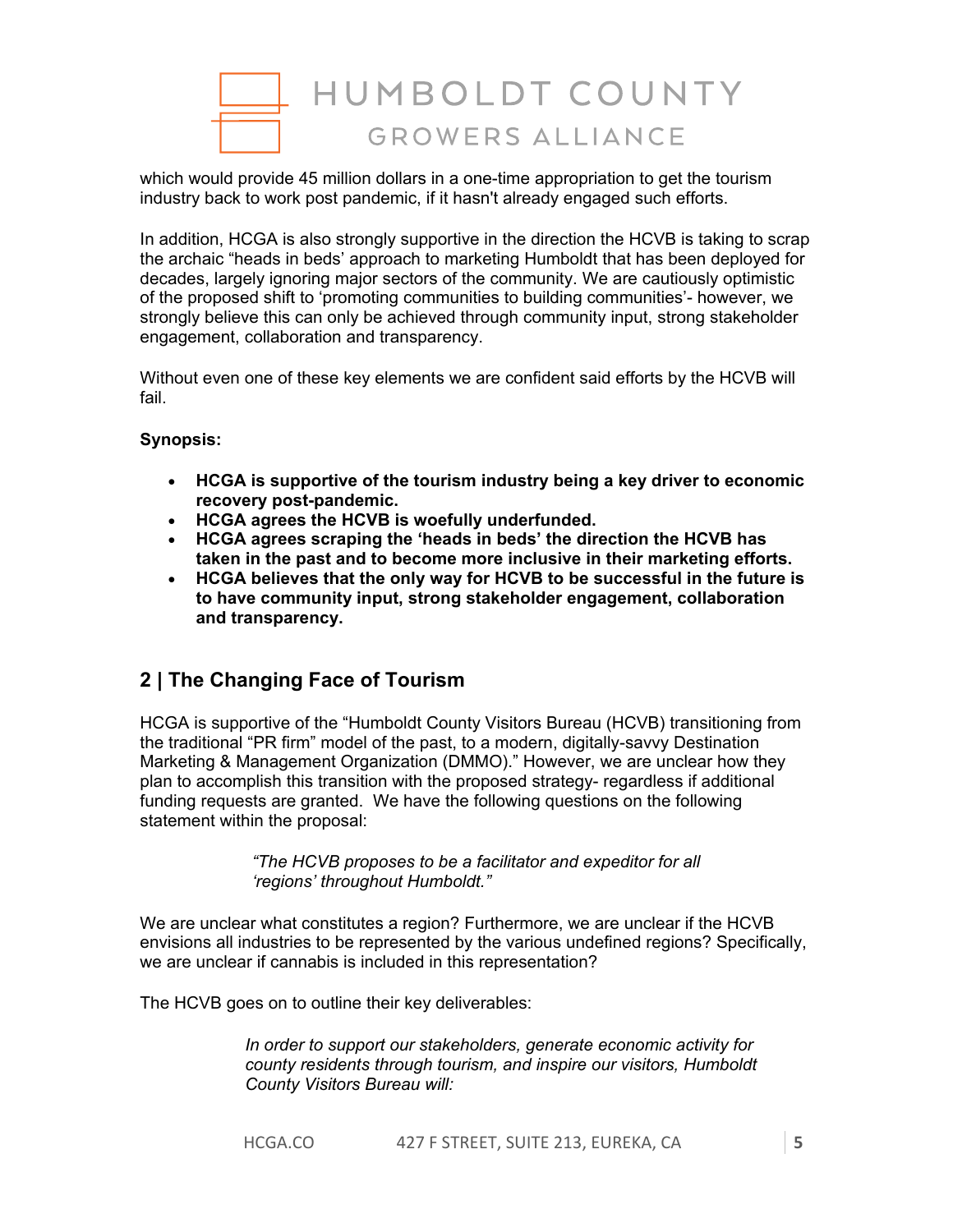

*• Consistently promote and market the entire county and its assets.* 

*• Create, develop, and manage brand awareness for the county outside of the area.*

*• Connect people and organizations to opportunities.* 

*• Provide information to in-county partners, and tourism resources to the industry.* 

*Created for "non marketers", this research-based roadmap guides the needed investments to help transition the HCVB to a modern DMMO and complete marketing efforts through 2024. Although it offers new focus areas for improvement and explains operational changes necessary for HCVB to succeed, it doesn't go deep "in the weeds" regarding quarterly marketing campaigns that will be managed by the Bureau's growing team over time.*

HCGA is unclear in the difference between an asset, a stakeholder, an in-county partner and a marketing partner? All are different, undefined terms used throughout the marketing proposal of HCVB. Only within section 7 of the proposal are 'marketing partners' identified, yet their roles, inclusion in process and how input is gathered is undefined except for the single connective fiber of having a relationship with the HCVB Executive Director.

While this marketing strategy was developed, according to the HCVB for 'nonmarketers', which is understandable seeing as the vast majority of the pubic are not experts in this area, what the public is entitled to know is how to participate in efforts where their tax dollars are being spent and the community identity is being defined. We are disappointed that there is not a more detailed understanding of how the public would be invited to help shape the marketing efforts of the HCVB and how organizations, industries or stakeholders not listed within section 7 would be able to participate.

## **Synopsis:**

- **HCGA is supportive of the '(HCVB) transitioning from the traditional "PR firm" model of the past, to a modern, digitally-savvy Destination Marketing & Management Organization (DMMO)'.**
- **HCGA is unclear how the HCVB plans to accomplish this transition with the proposed strategy.**
- **HCGA is unclear what the HCVB constitutes as a region?**
- **HCGA is unclear in the difference between an asset, a stakeholder, an incounty partner and a marketing partner?**
- **What is the cannabis industry considered to be?**
- **HCGA has grave concerns about how the public is able to engage with the HCVB to help shape the marketing efforts, furthermore, how excluded stakeholder groups are able to engage as well.**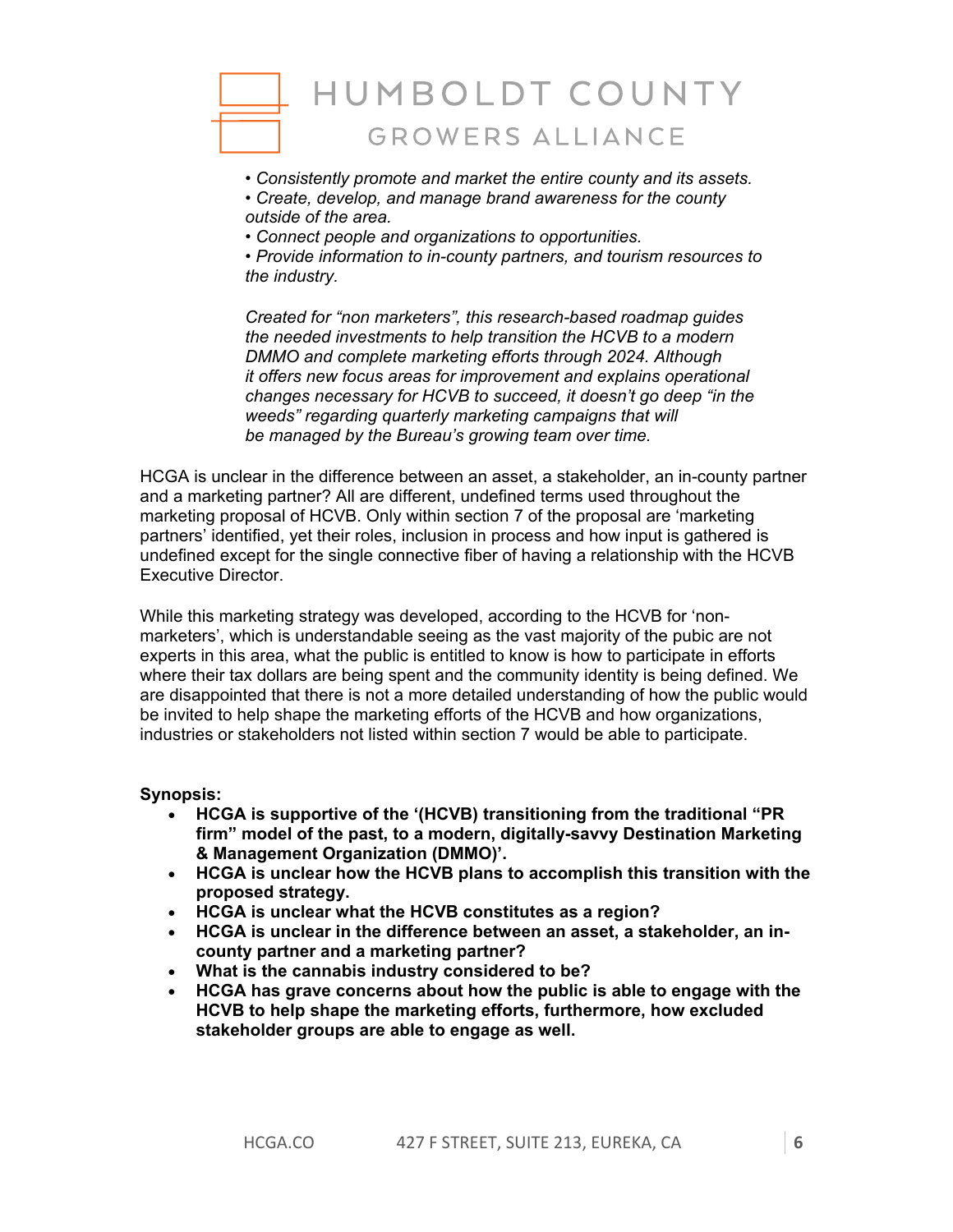

# **3 | HCVB Membership & Funding**

HCGA joined as a member of the HCVB in 2018 and found the membership lacked substance, access to information or any real deliverables. HCGA is supportive of the HCVB having dissolved its membership structure, however, once again are very concerned that this proposal lacks any ability for oversight or participation from the public or stakeholders who are not listed in section 7.

In lieu of the HCVB losing its Eureka contract, apparently separating its direction from the HLA and dissolving its membership, understandably the organization is woefully underfunded.

However, that being said HCGA would **strongly oppose** any re-combining of the HCVB with the HLA whereas such a union would most likely result in, once again, an elite few multinational hotels controlling the promotion of Humboldt County. We can't emphasize enough that we believe this would be a worst case scenario that promotes only the interests of a few, at the cost of the whole.

The HCVB goes on to state:

*The Bureau believes that now is the time to establish collaborative partnerships to prudently invest funds in a focused strategy to market ALL county assets and realize the best possible marketing and economic results for all the county stakeholders.* 

Once again, HCGA would like clarification if the HCVB considers the cannabis industry an 'asset' or a stakeholder? And if so, where and how the industry could participate in shaping the future marketing efforts.

## **Synopsis:**

- **HCGA is supportive of the HCVB dissolving its membership structure.**
- **HCGA is concerned with the lack of public or stakeholder process for involvement.**
- **HCGA would strongly oppose any re-combining of the HCVB with the HLA.**
- **HCGA would like clarification if the HCVB considers the cannabis industry an 'asset' or a stakeholder?**

# **4 | Travel Trends**

HCGA is extremely encouraged the HCVB has identified the new travel trends such as wellness, "bileasure," second-city, and female centric travel and agrees that Humboldt County is well positioned to be a top destination for people who enjoy these growing trends. In addition, HCGA believes that the cannabis industry is well suited to be a key stakeholder to help attract said tourist. HCGA is once again encouraged that HCVB states that they "will actively work with all stakeholders to ensure their marketing needs and content resonates with tourists by catering to growing trends that highlight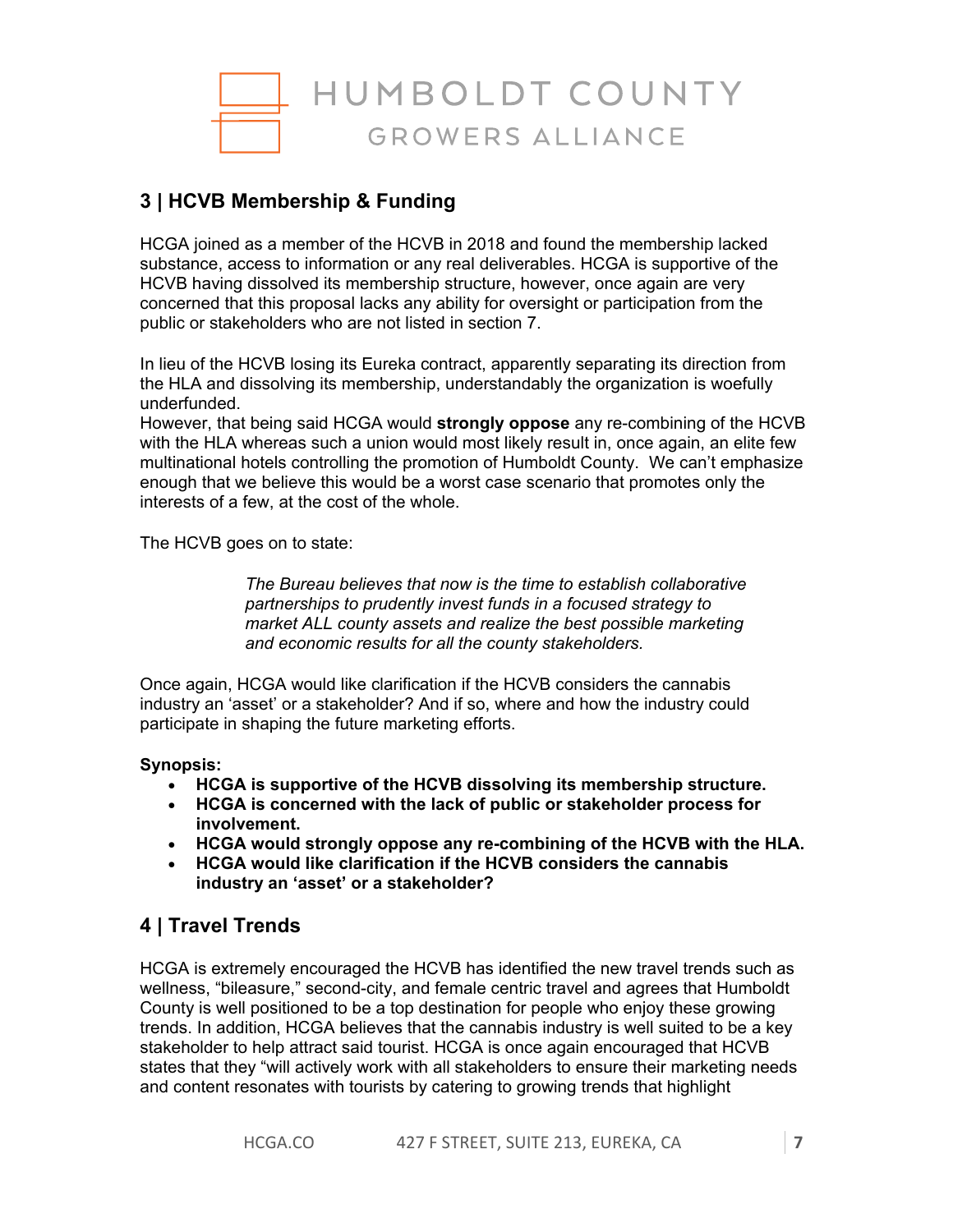

Humboldt's strengths", however remains concerned that this proposal is silent on the process to do so.

### **Synopsis:**

- **HCGA agrees with the traveler trends identified in section 4 and concurs Humboldt County is well positioned to be a premier destination for those targeted trends.**
- **HCGA believes the cannabis industry is well positioned to cater to the travel trends identified.**
- **HCGA remains concerned on how the HCVB intends to include stakeholders in their process.**

# **5 | HCVB's Strategic Overview – Past and Present**

HCVB identifies within this section a loose process they are 'actively working on' to develop a marketing strategy, which is confusing because the document itself is titled as that. Lacking throughout this document is a clear Organizational Development Strategic Plan, and instead the document vacillates between an organizational development strategic planning and an attempt to develop a marketing strategic plan. While the two are interdependent they can't be confused as one and the same, meaning the product the HCVB produces can only be accomplished after the back of the house organizational development is conducted. Throughout this document HCGA has identified numerous times a lack of understanding how the public and 'stakeholders' participate in the promotion of their County and believe this is due to HCVB lack of a clear Organizational Development Strategic Plan. Should one be developed, we believe said public participation could become identified. Should the HCVB forgo that critical planning work, it will ultimately continue to alienate the community for which it is promoting.

This will be a fatal flaw if not fixed.

We recommend the HCVB contract with an independent consulting firm that specializes in regional marketing nonprofits to assist the next iteration of their planning process, should your board adequately fund them and continue their contract.

## **Synopsis:**

• **HCGA recommends HCVB hire a consultant to help guide them through an organizational development strategic plan which will then inform the marketing strategic plan.** 

# **6 | HCVB's Target Markets – 2020 to 2023**

We are very encouraged and excited by the HCVB's new primary target markets and are confident that if executed correctly marketing efforts have the possibility to change Humboldt County for the better, forever. However, while we are supportive in concept of the newly identified targets, we strongly believe the new approach deserves an independent needs assessment to further understand the implications of such a strong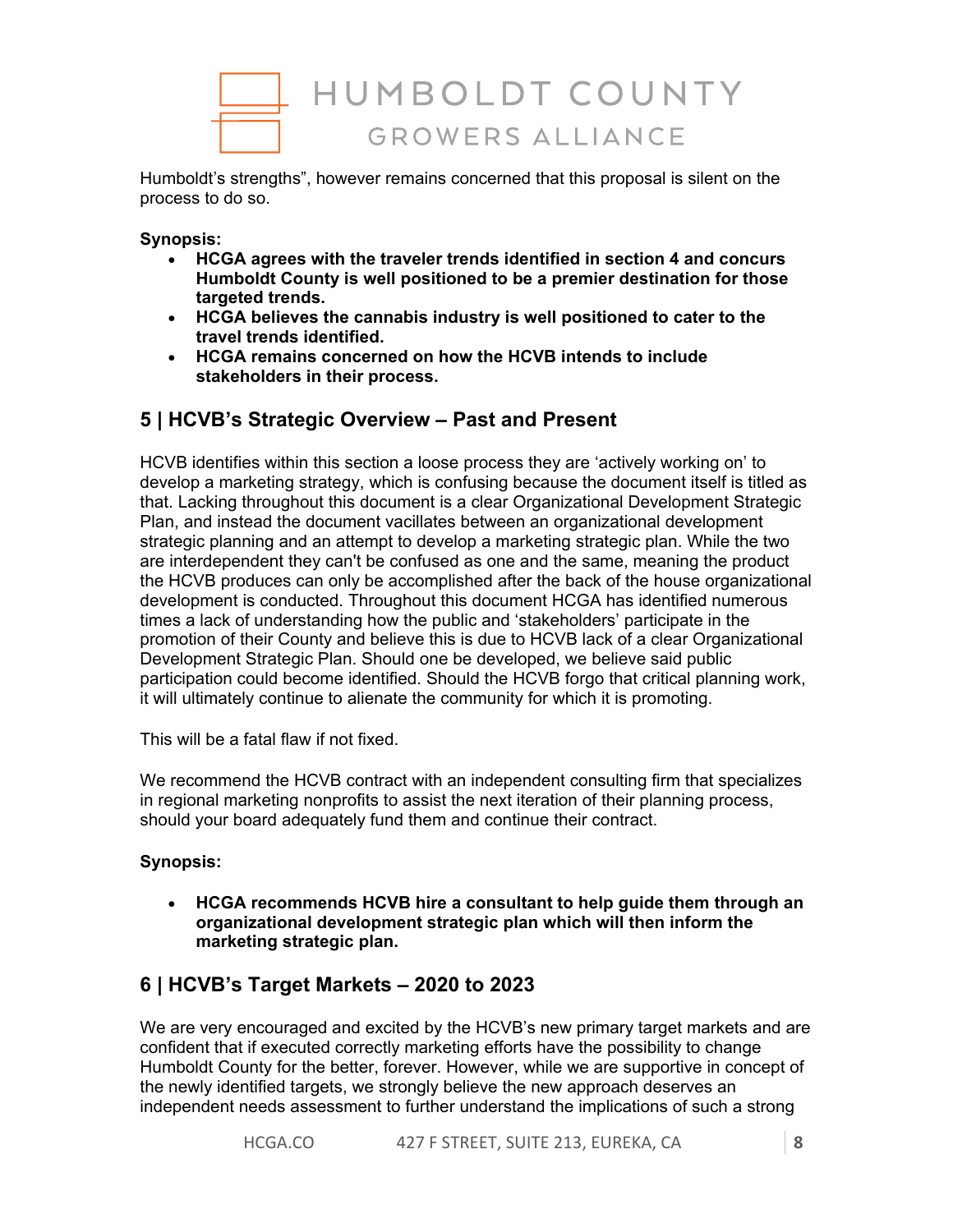

departure from over four decades of the same approach. We recommend the Economic Development Department contract the development of a needs assessment that tackles a complete SWOT of the local tourism industry and include- *at the very least-* the following:

## **1- What are these new targets?**

What does the "Wellness" (spiritual, outdoor adventure, health), "Bleisure", and "Intention Travel" space look like? What are the types of experiences and accommodations are the target markets looking for? What are some examples of other destinations that market to these target audiences? What can we learn from the experience of their efforts? What resources are available to current businesses to help them angel their independent marketing efforts in those directions to have cohesive messaging?

#### **2- What do we currently have, what could we have?**

What experiences and accommodations are currently offered in the county that will satisfy the new primary target audiences (Millennial Parents, Unmarried Millennials (26- 35) and Unmarried Gen-Xers (36-49) and Women Travelers? What additional experiences and accommodations could be encouraged/allowed to be developed for targeting such audiences?

#### **3- Eco-Tourism:**

Per the HCVB's pivot into new target markets a consistent theme and a driving reason for going in a new direction was the natural beauty of our County. Ecotourism has the opportunity to bring great prosperity to the county, but at what cost to the environment? How can the county ensure that the 'right' type of ecotourism is being developed? What is currently allowed? What is prohibited? The public should understand what responsible ecotourism looks like and what irresponsible eco-tourism looks like. This is very important in shaping the future of Humboldt County and should be carefully considered and assessed.

## **4- Ag-Tourism:**

The Humboldt County Cannabis industry is strong in retail tourism, and looking to expand its manufacturing tourism sector, and had recently had two farms approved for onsite tours (Willow Creek and Whitethorn) and continues its development into agricultural tourism. That being said cannabis is far from the only AG sector in Humboldt County and we would be eager to understand what other incredible AG related experiences could be or are offered in Humboldt that have been underrepresented in promotional efforts of the past. How can the marketing efforts better suit the agricultural sector in general?

#### **5- Accommodations:**

Humboldt County's marketing efforts historically have heavily emphasized 'heads in beds', specifically in hotel and motel accommodations. Airbnb and VRBO have evolved to be a major influence in the accommodation space, although were forced out of the HLA efforts in December 2019. What accommodations currently support the target audience preference? With a trend in experience-based travel, would the public and the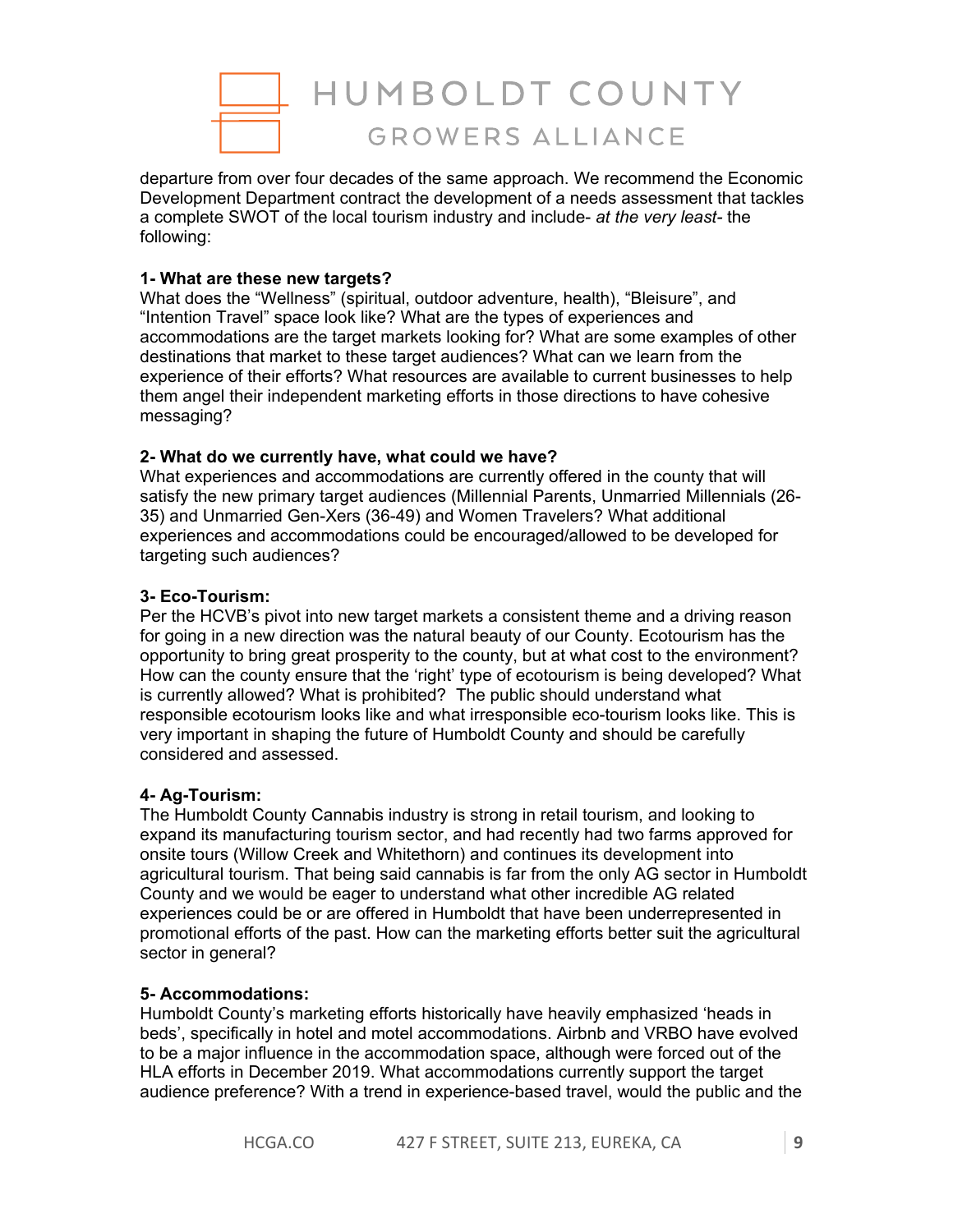

county be interested in encouragement of the trendy, low impact 'glamping sector'? We see a great opportunity to develop rural tourism through an eco-friendly accommodation's lens. We are unclear if the county allows for such businesses and would ask the assessment review the Planning and land use considerations for such activities.

#### **Event Spaces:**

HCGA has hosted four business-to-business events in the last four years, bringing more than one thousand people together to network within the cannabis industry in a single event. One of the major hurdles in doing so is a lack of a proper event space. While having cannabis onsite poses its own set of issues unique to the industry, we have found that the large event venues are inhospitable and cold during the offseason when cannabis farmers are available for said events, and the spaces that are warm, don't hold enough people to satisfy the needs of the event. Is there an opportunity we have not identified that has the potential to fulfill the needs of the cannabis industry and help drive significant 'Bleisure' style events?

#### **Transportation:**

Another massively missing piece of the puzzle is transportation. We do not have ANY charter busses, or even smaller tourism busses. We have limited rental car opportunities. Getting in and out of County is challenging and if folks air travel, there are very limited ways to make them mobile and move around our very spread out, isolated, rural county. Uber and Lyfts are unreliable in this region. We don't have ample taxis, our bus system is bare bones. These have been long time hurdles for industries looking at Humboldt to host conferences, trade shows, etc.

Should the county move forward with a needs assessment HCGA respectively requests the County not contract with HCVB to produce it. Their ongoing negotiations with the HLA has the potential to be a glaring conflict of interest. We are concerned a single sector of the accommodation industry has the potential to influence the outcome of the assessment, especially when it has proven to be a hostel to small business as evident by the ousting of micro-accommodations from their organization.

We instead recommend the county contract with HSU or 3rd party consultant with expertise in regional marketing.

#### **Synopsis:**

- **HCGA is very encouraged and excited by the HCVB's new primary target markets.**
- **HCGA also believes a needs assessment should be conducted to understand the implications and opportunities of the new direction.**
- **HCGA believes the County should contract with HSU or 3rd party consultant to develop the needs assessment.**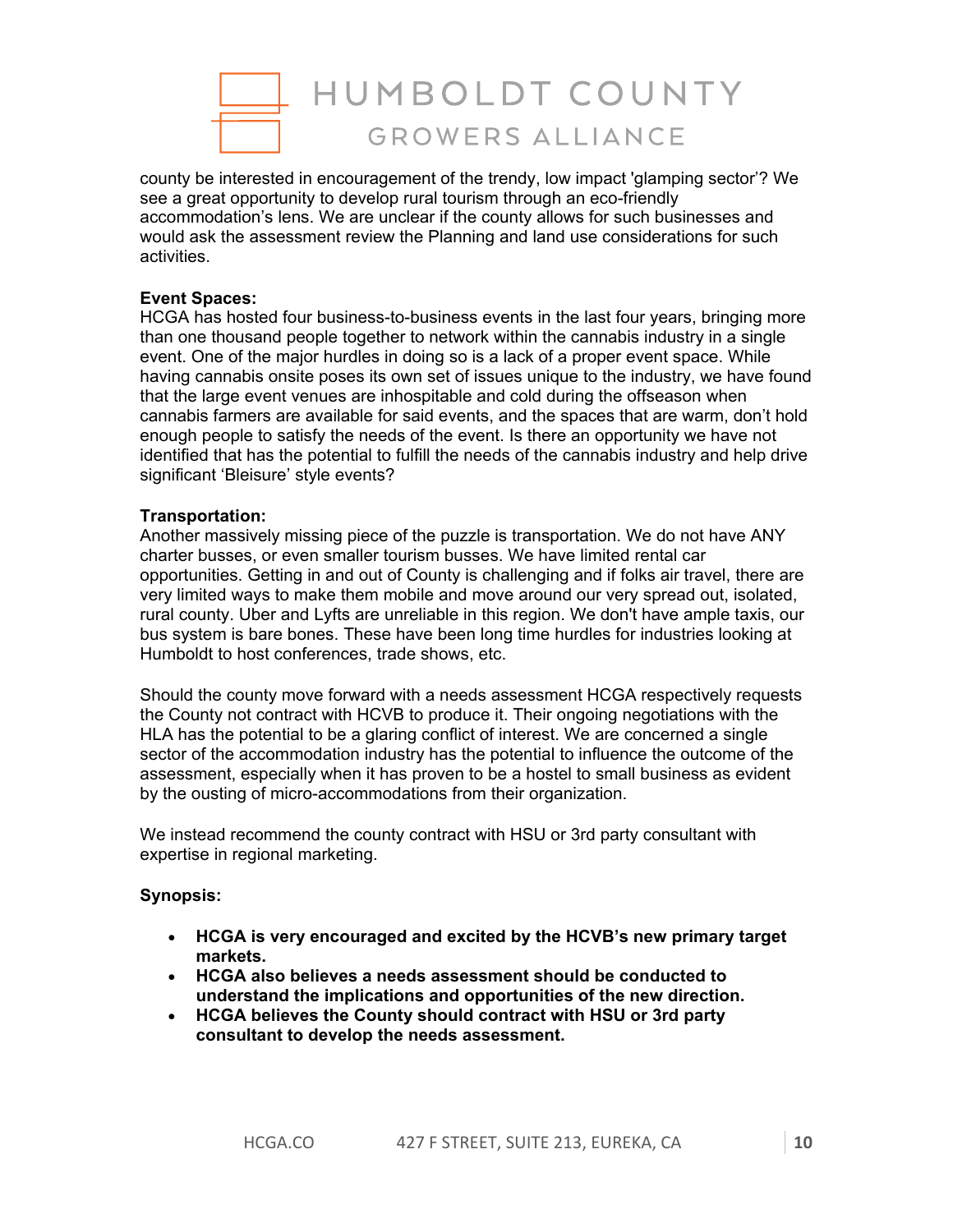

# **7 | HCVB's Marketing Strategy**

HCGA agrees, in part, with the HCVB following statement:

*Despite the remote location and modest infrastructure, Humboldt County is well-positioned to appeal to the next generation tourist. Our relatively young target markets seek unspoiled nature, health-minded communities, local organic produce and refreshments, and some of the creature comforts of home. Humboldt's forests and unspoiled beaches are a mecca for wellness-minded travelers, and family- friendly adventurers.*

However, we are once again disappointed, but not surprised, that cannabis fails to be even mentioned in what the HCVB highlights as Humboldt County's asset that will appeal to the next generation of tourists. It is unfortunate that despite well reported consumer marketing trends for the cannabis industry and clear cannabis consumer buying trends (which nearly completely overlap with the new market targets identified by the HCVB and can be found with a simple google search) that the HCVB has chosen once again to be silent on the industry's considerable opportunities to help promote Humboldt County. Furthermore, it is particularly insulting that cannabis is not included within this statement considering the overwhelming support within the community for legalization and the extraordinary efforts by the county to bring this industry into a regulated space and support it through the efforts of Project Trellis.

HCVB goes on to outline their proposed keys to success which they believe to be accomplished though the following efforts:

- 1. Funding Levels
- 2. Branding and Messaging Statements
- 3. Digital Strategy and Content Strategy
- 4. Website
- 5. Social Media
- 6. Print Collateral
- 7. Marketing Partners\*
	- *The Cannabis industry?*
- 8. Events

Once again, the HCVB utterly fails to address, what we view, to be the most important mission critical part of any successful marketing strategy- *and that is the ability for the public and stakeholders alike to provide input and direction in the development of what is ultimately their own identity that is being pitched to the world.* This is an effort that will fail if there is not considerable buy-in from the community it represents. The only way to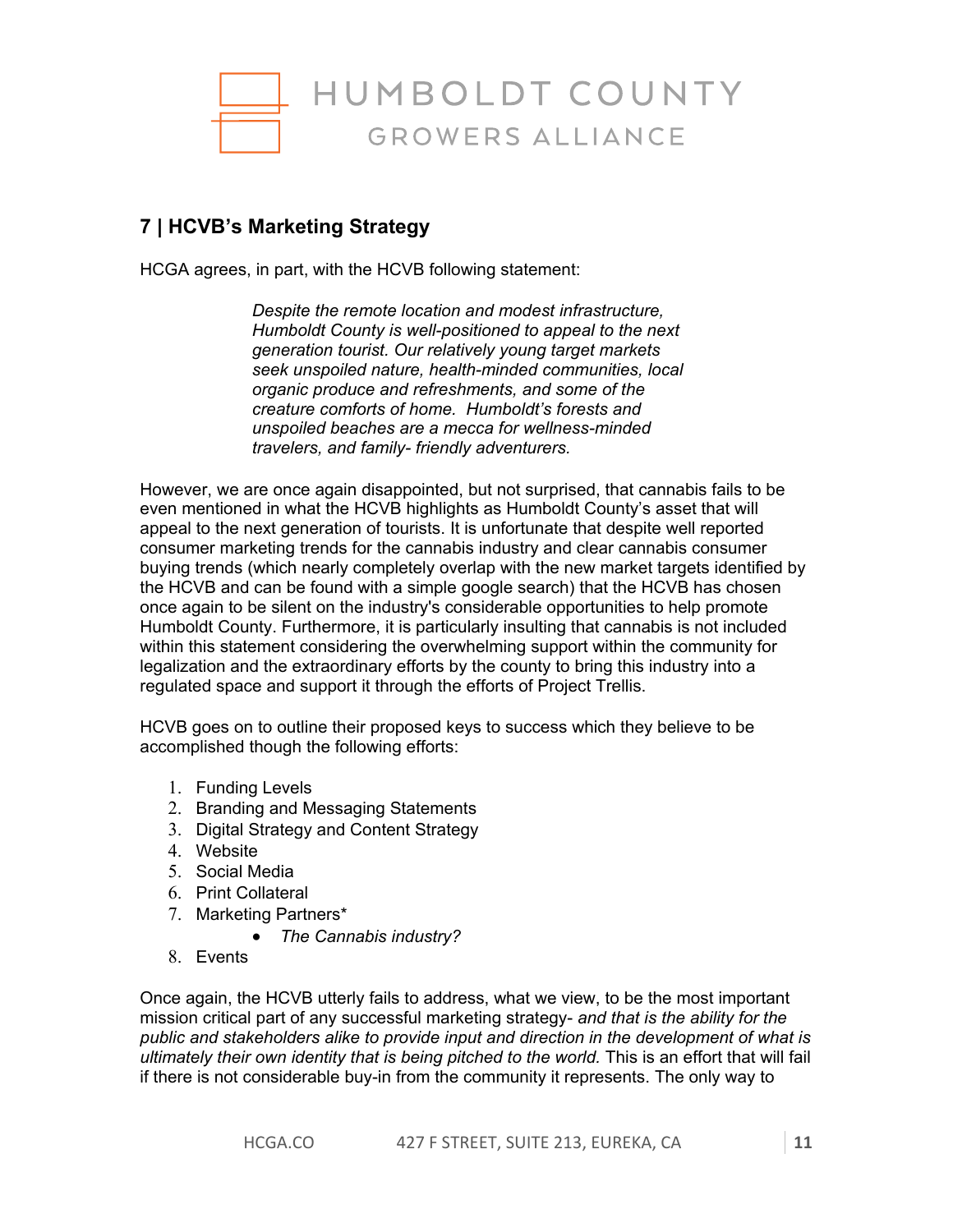

achieve buy-in is through community driven research, opportunities for feedback, transparency and clearly defined processes.

Instead the HCVB attempts within the Branding and Messaging Statement section to address community buy-in, consensus and the "real challenge when it comes to branding a destination as a unique value proposition, that incorporates hundreds of independent 'brands' including regions, towns, events, industries, and businesses." Disappointingly, instead of providing the public with an understanding on how they could participate in solving this complex challenge, the HCVB pivots and explains that the work product itself, *not the community driven process to create it,* is the answer to solving the difficulty of incorporating so many different aspects of a community and place into marketing efforts.

This further validates HCGA's long standing fundamental issue with the HCVB, on their basic lack of community organizing skills and approach to inclusivity in their strategy. Instead, in this latest attempt, HCVB identifies key 'relationships' that their Executive Director has made in order to satisfy the need for inclusion while remaining silent on how the rest of the community's input, specifically those who are not expressly listed, would be collected.

Furthermore, we are unclear how these relationships will interact with the overarching marketing strategy aside from being "mutually beneficial" according to the report. We are also unclear how each of these relationships were chosen to represent the various interests and/or assets of the county. Specifically, we would like to better understand if the cannabis industry is or isn't represented within the list of 'marketing partners.' We see that other trade-based associations, such as Humboldt Made, have developed relationships with the HCVB, so we can only assume that product makers are welcome.

In addition, we would like to better understand the relationship between the CalTravel Cannabis Marketing Committee and HCVB as outlined by the HCVB:

> *CalTravel Cannabis Marketing Committee: Exciting opportunities are emerging for Humboldt's cannabis industry, and tourism will be a big part of it as Humboldt's infrastructure grows to include professionally operated tours and educational events. With the Bureau's help, Humboldt County will take its place as the heart of cannabis culture as CalTravel and other tourist-centric organizations continue building "The Cannabis Trail". Our rolodex of press contacts and new outlets will become increasingly important as traditional media embraces the emerging industry.*

It is our understanding that Laura Lassater of the SHBVB sits, or has sat, on the committee in the past. Does the HCVB consider the SHBVB a 'marketing partner' or is the committee itself the partner? According to the CalTravel website the mission of the committee is to: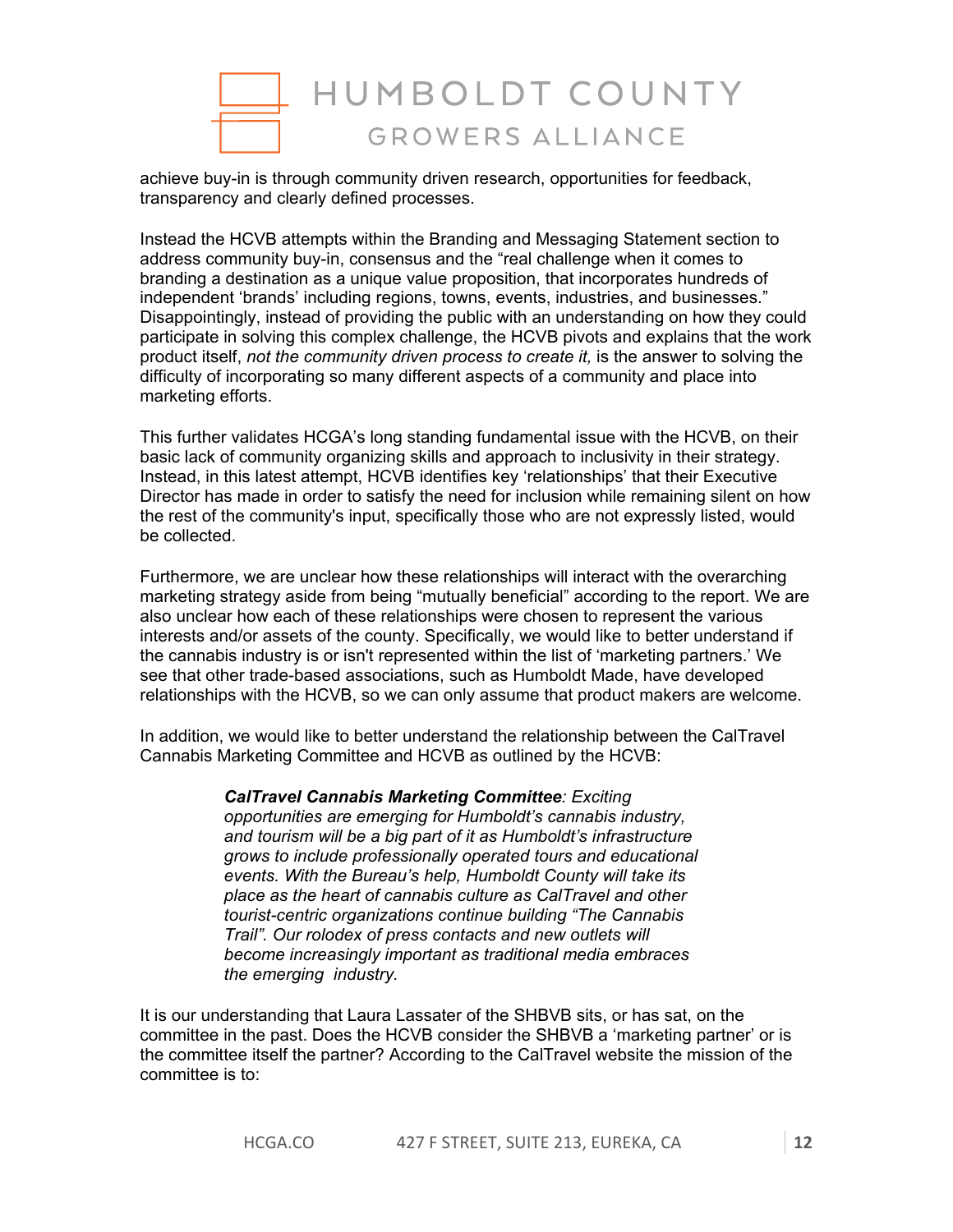

#### *Mission*

*Our mission is to destigmatize and advance cannabis and hemp-related tourism in California. Through proactive education and advocacy, we serve to demystify the hemp and cannabis tourism segment, and enable California's travel industry stakeholders to confidently embrace and integrate cannabis and hemp-related products and services into their model, to safely serve and accommodate visitor interest.*

Is the CalTravel cannabis committee going to be pushing out Humboldt county cannabis related content? If so, is this content going to be developed by the HCVB or SHBVB? We seek clarification to these questions seeing as the HCVB has been unsuccessful in articulating within this report a clear understanding on how countywide content, representing all the various stakeholders, is chosen, aside from a 'regional calendar'.

We recommend whichever organization is contracted through the county's Project Trellis cannabis marketing efforts to be considered the partner/stakeholder for the HCVB. We respectfully request a MOU be developed in conjunction with the Economic Development Director, and participation in or on various boards or committees represent the cannabis industry in Humboldt County, such as CalTravel, be assigned to the organization that is awarded the marketing contract.

# **8 | HCVB's Implementation – Operations and Team Overhaul**

Once again, we are confused with HCVB's attempt to explain how they intend to implement the promotional activities of the county from an "operations and team overhaul" approach. We are curious if this is what they consider their version Organizational Development?

Regardless within this section they identify two areas that need attention.

The first is:

*(a) working with county regions, helping choose the priority events to be included in HCVB campaigns"*

Once again, we respectfully request that the public be made aware of what constitutes a 'region' in the eyes of HCVB. This is extremely important to the cannabis industry as we continue to work on developing cannabis appellations which will eventually be undisputed, codified by law geographical regions representing a very specific sector of the industry. This alone should have given pause to the leadership at the HCVB when developing their strategy and promoted them to reach out to HCGA, the only trade association exclusively representing the entire Humboldt County cannabis industry and who had championed the efforts behind appellation development for multiple years at a well-documented local and state level to understand how the cannabis industry can and will be defining sub-regions within Humboldt County.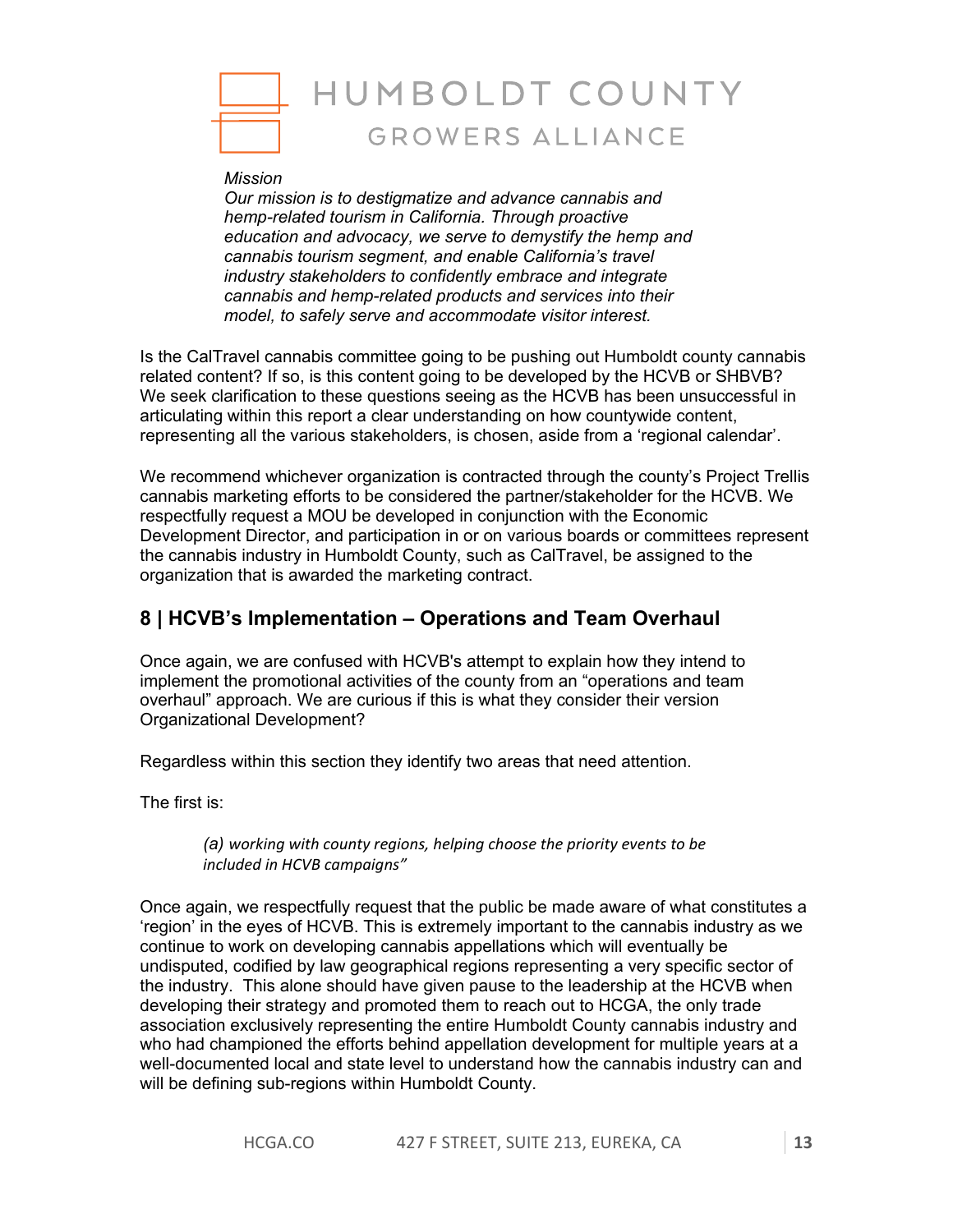

The second is:

(b) *actively submitting materials to be included using collaboration software like Monday.com (or related) CMO's exist in every tourism center throughout the world, because the workload can't be successfully accomplished by outsourced agencies alone. Put bluntly, agencies are great at developing strategies, brand assets, and campaigns, but they can't be expected to act as gateways to entire regions as CMO's do…nor can outside agencies adequately oversee their own campaigns and promotions.*

Once again we are unclear if this is the process for which the HCVB will collect content and input from the various 'undefined' regions within Humboldt? While we agree that single for-profit marketing agencies cannot successfully serve as the roll of a non-profit which is bound by a set of bylaws and must provide to the public benefit, we are unclear if the HCVB is proposing that a CMO would serve as the bypass between the community/region and the content creating marketing firm? If so, within HCVB proposal would a CMO be the Executive Director? And instead of a marketing firm it appears the HCVB would instead hire inhouse staff responsible for creating content? We seek clarification on this work in progress process.

Respectively, we are very unclear about this section and what it is intending to communicate to the public.

# **HCGA's Position and formal requests:**

1- Request the BOS direct staff to add to any future contract with HCVB a required MOU between the organization that receives the Project Trellis Cannabis Marketing award and that the Economic Development Director moderates the development of a MOU for all cannabis related content. Should the BOS not be agreeable to an MOU, then HCGA **strongly opposes** the funding requests of the HCVB and respectively requests the BOS open an RFP process as outline in your boards 5/28/2019 staff report:

> *"Request for Proposals (RFP) for the marketing of Humboldt County resources and assets. The county maintains a fiduciary responsibility to the taxpayer by creating and inviting open competition for countypaid services. A competitive RFP process drives innovation and allows for other parties to participate in the process for the expenditure of county funds. Your Board could choose to not extend the existing contract with the HCCVB and direct staff, instead, to immediately prepare and issue an RFP for the marketing of Humboldt County resources and assets. Your Board could also direct staff to extend the agreement with the HCCVB and direct staff to begin the RFP process at the end of that contract extension."*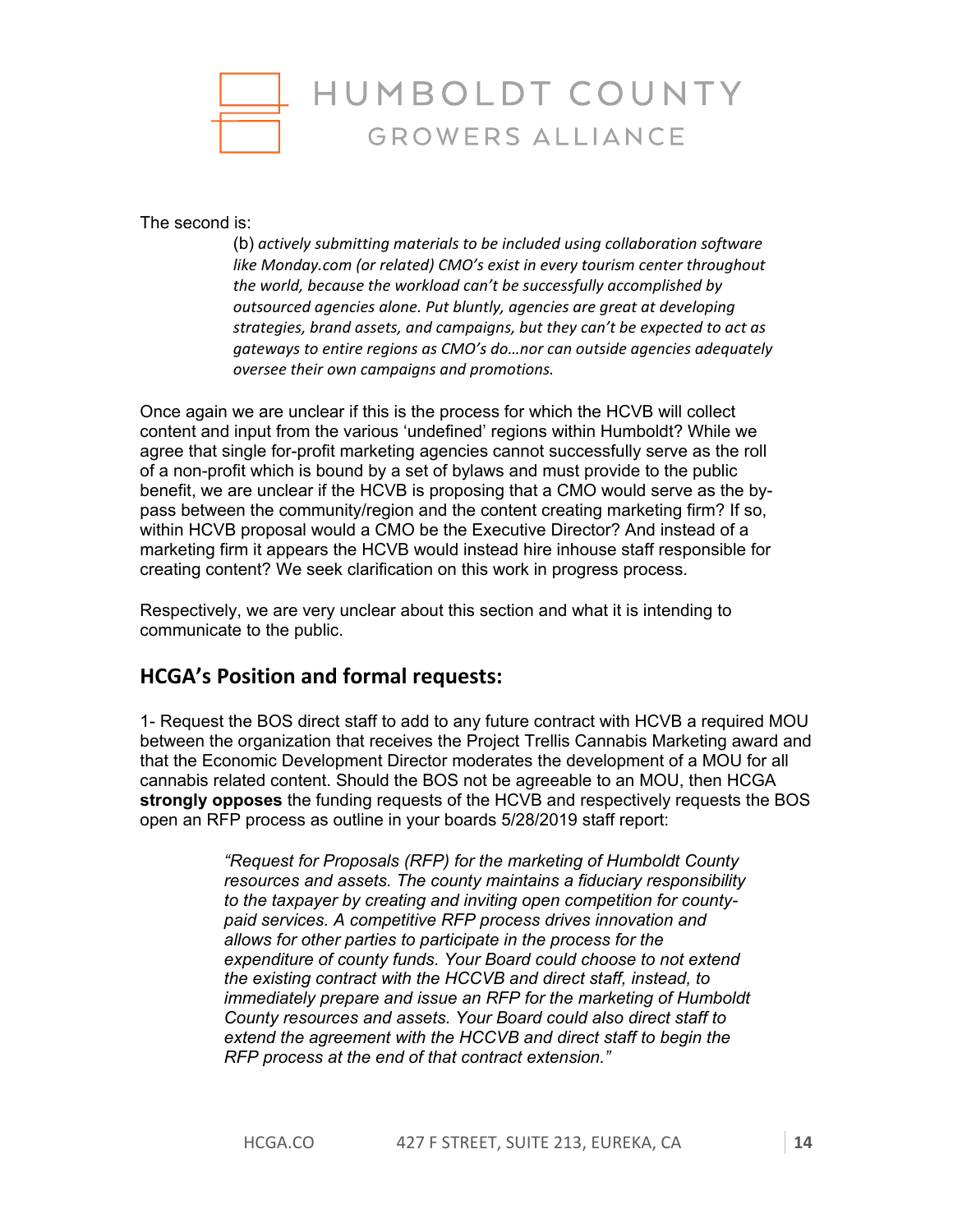

2- Should the BOS agree to the MOU, then HCGA would be supportive of the additional funding requests of the HCVB. That being said we don't believe that the Level 2 financial and staffing requests proposed by the HCVB go far enough to provide the level of support the organization will need to effectively promote Humboldt County. What the county puts into this effort is what the county will receive in return. In addition, we believe that the HCVB needs to be adequately funded so that they are not seeking to merge their organization with other single stakeholder organizations such as the HLA.

3- We respectfully request the BOS prohibit any reengagement of the HCVB and the HLA that would combine leadership like they did in the past, or fuse the organizations in any way, other than a MOU for the specific over 5 bed accommodations interests of the HLA. This will ensure county's promotional activities are not controlled by a single industry or stakeholder. Instead we strongly believe the HCVB should remain a true nonprofit designed to serve at the pleasure of the whole community and evolve into a more honest and inclusive model that reflects the diversity of this community and various stakeholders that make Humboldt so special. Again, we will remain strongly opposed to any single industry or stakeholder controlling the funding and leadership of the promotion of Humboldt County.

4- For the last 5 years HCGA has been keenly interested in the study of intellectual property (IP) law as it relates to collective community assets. Specificity around the development of cannabis appellations and county of origin protections in California state law. We have learned a lot about the importance of this type of law, how it not only protects the use of name our county name for cannabis, but also serves as the connective tissue to community organization and stakeholder engagement, meaning the community is incentivized to work together to protect the collective assets vs. independent ownership found in private business development. We strongly recommend that the county own all the IP related to the promotion of the county of Humboldt and request that the Economic Development department house all available content promoting the collective of Humboldt County, so it can be cross shared among the various interests in a centralized repository.

5- HCGA strongly recommends that the county contract with HSU or other 3rd party consultants with expertise in, not just tourism, but regional promotion for a comprehensive needs assessment, similar to the assessment HCGA and subject experts developed for the cannabis industry. Due to the current COVID crisis we don't believe that the county should wait for a needs assessment to move forward with a marketing strategy. However, we do strongly believe that it needs to be done in conjunction with those efforts.

6- We implore your Board to direct the HCVB to report back with a clear understanding on how the public and stakeholders can participate in the development of the marketing and promotional efforts for Humboldt County. We request the HCVB answer the following for the pubic:

• What constitutes a region? Who are the ambassadors of said undefined regions?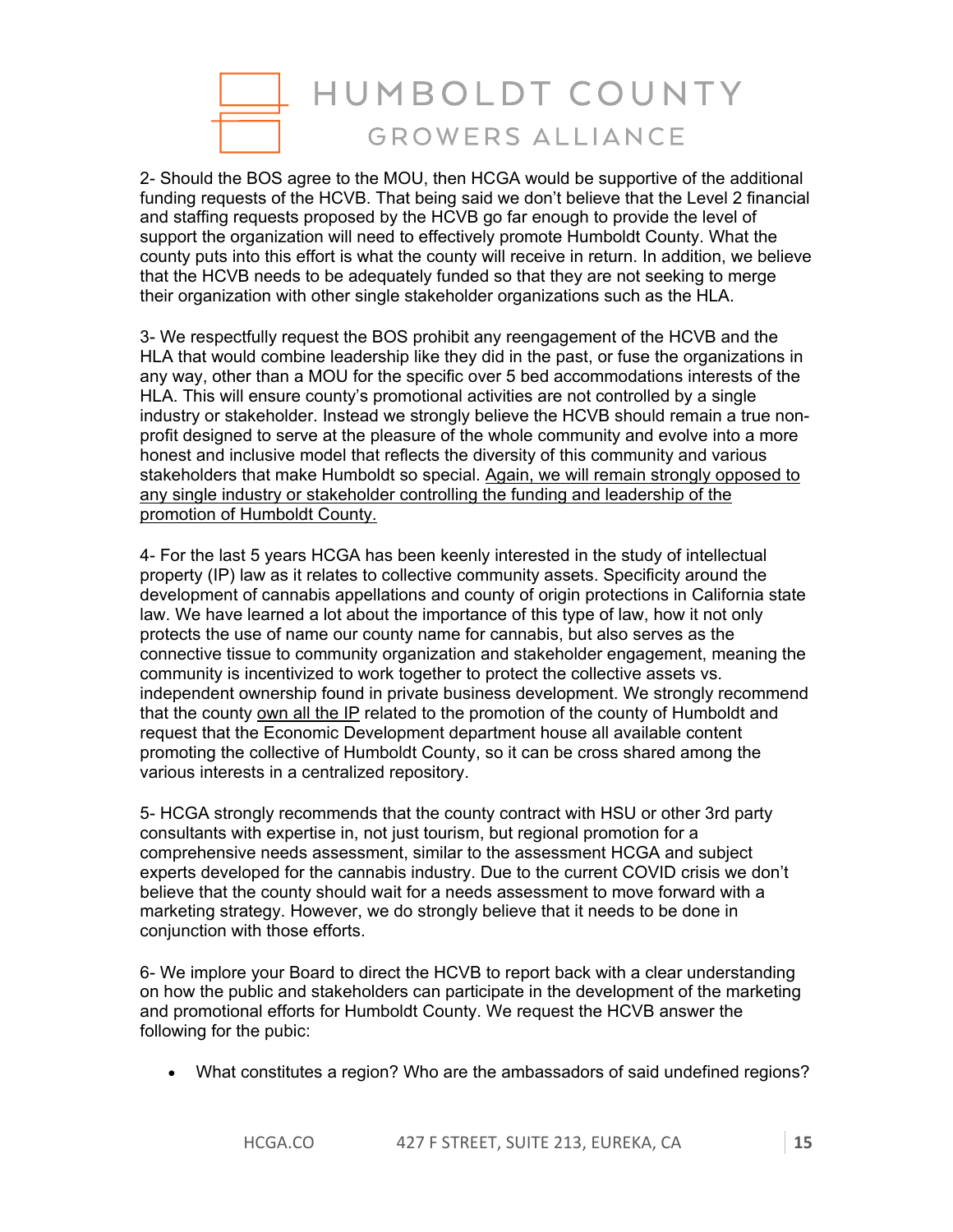

- What do they consider an asset, a stakeholder, an in-county partner and a marketing partner? How does the HCVB interact with each?
- What is the cannabis industry considered to be within those terms?
- Who decides on what content is developed and disseminated to the world? How does the public participate in that process?
- Does the HCVB strategy include committees? Who sits on the committees?
- How would the public and stakeholders alike bring ideas to the table? What is that process?

From our perspective, the strategy presented in the agenda is VOID of any and all ability for public participation, and instead relies on a single staff member of the HCVB cherry picking 'undefined regional' content and then uploading that decision to a shared calendar. It is unclear who that calendar would be shared with.

7- Lastly and **most importantly**, we respectfully request your board direct the HCVB to provide the public with a clear plan on how they will be inclusive- in all aspects of their work including but not limited to staffing, public input and content creation- of all people regardless of ethnicity, race, age, ability, language, gender identity, religious beliefs, sexual orientation, economic situation, or political affiliation with an emphasis on equity and social inclusivity.

While we appreciate the HCVB deciding to depart from their 'tradition' of 'not associating' with local tribes, because they do not contribute to the TOT, we are encouraged to hear that the HCVB is conducting outreach to explore future relationships with local Tribes. We would like to see the HCVB extend that opportunity to other traditionally disenfranchised sectors of our community and use their platform to help make Humboldt County a more inclusive place to live and experience.

## **In Conclusion:**

In conclusion after extensive review of the HCVB 'strategy', we believe that they are continuing to fail at understanding the very basics of consensus driven processes and community organizing. It is exhausting after multiple years of requesting the development of an inclusive transparent community process, to help shape the promotional identity of Humboldt County, that once again we are right where we startedasking to be included and asking for a clearly defined ability for the public and stakeholders to participate. These requests are not based in the self-interest of the cannabis industry, but are fundamental physiological elements of being part of a community. The more participation, the more ownership is felt among the community, the more the community will champion the efforts and thus the more successful the efforts will be.

HCVB in the past decade has primarily been controlled by a single industry and an elite group of multinational hotel chains. It is not hard to understand why the HCVB has come under such heavy criticism and it is not hard to see why the HCVB finds itself underfunded, without allies and alone on an island.